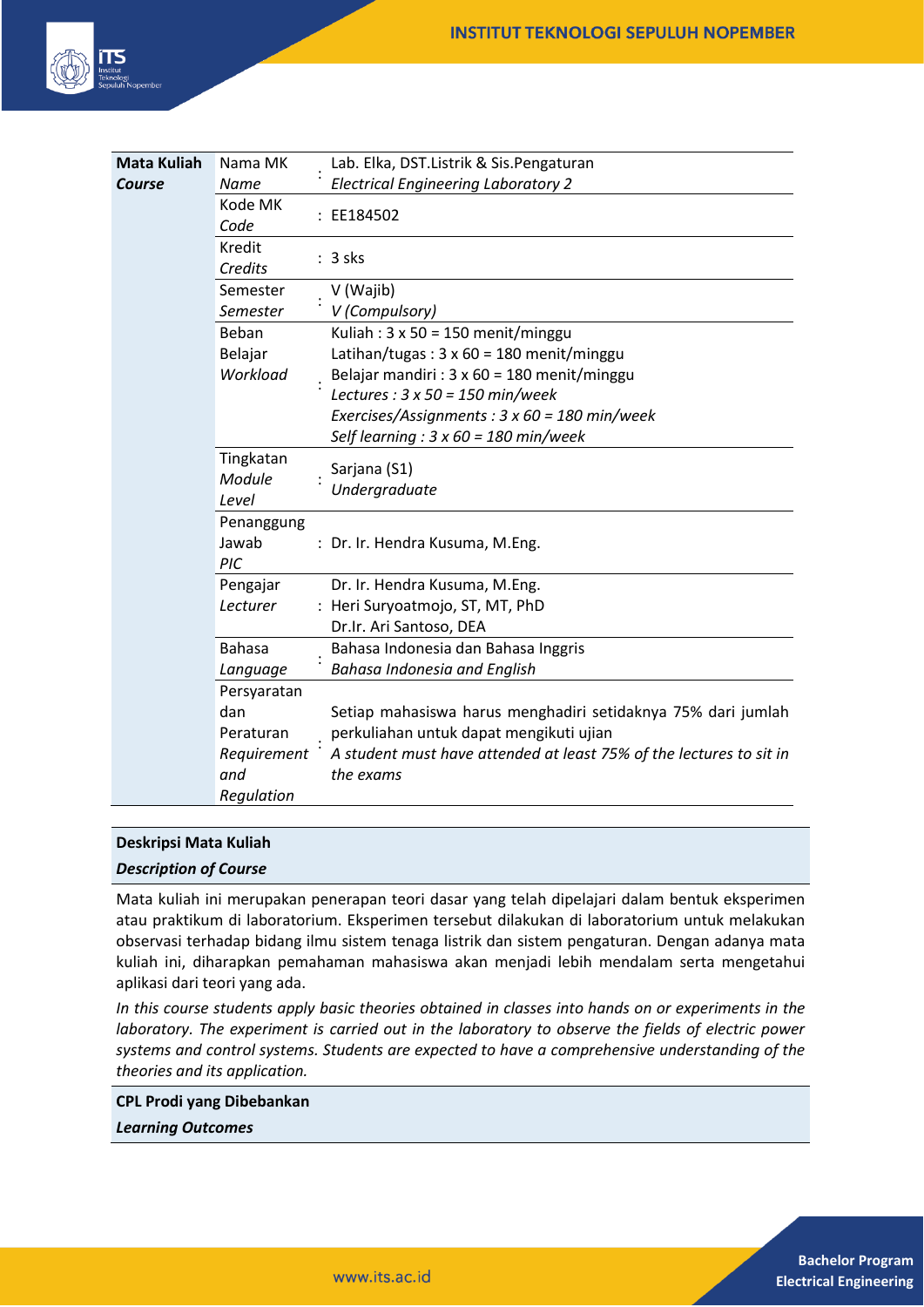

(CPL-02) Mampu merancang dan melaksanakan eksperimen laboratorium dan/atau lapangan, menganalisa dan menginterpretasi data, serta menggunakan penilaian yang obyektif untuk menarik kesimpulan

*(PLO-2) Capable to design and carry out laboratory and / or field experiments, analyze and interpret data, and use objective judgments to draw conclusions* 

(CPL-07) Mampu berkomunikasi secara efektif baik dalam bentuk tulisan maupun lisan *(PLO-7) Capable to communicate effectively both in written and oral form* 

(CPL-12) Mampu menunjukkan sikap religius, nasionalis, dan saling menghormati

*(PLO-12) Capable to show religious, nationalist, and mutual respect characters*

## **Capaian Pembelajaran Mata Kuliah**

### *Course Learning Outcomes*

(CPMK-01) Menguasai pemodelan sistem, analisis sistem pengaturan, menentukan spesifikasi respon, merancang kontroler, serta aplikasinya dalam peralatan, mesin dc, mesin sinkron dan transformator satu fasa.

*(CLO-01) Master system modeling, setting system analysis, determining response specifications, designing controllers, and their applications in equipment, dc machines, synchronous machines and single-phase transformers.*

(CPMK-02) Mampu memodelkan sistem, menganalisia kestabilan sistem, menentukan spesifikasi respon dan merancang sistem pengaturan, elektronika dan sistem tenaga.

*(CLO-02) Able to model systems, analyze system stability, determine response specifications and design control systems, electronics and power systems.*

(CPMK-03) Mampu menggunakan software simulasi Matlab atau yang sejenisnya untuk analisis dan visualisasi respon sistem.

*(CLO-03) Able to use Matlab or other software to analyze and visualize system responses.*

(CPMK-04) Memiliki semangat untuk meningkatkan pengetahuan di bidang teknik elektro demi meningkatkan mutu masyarakat Indonesia dalam penguasaan teknologi.

*(CLO-04) Have passion to increase knowledge in the field of electrical engineering in order to improve the quality of the Indonesian people in mastering technology.*

### **Topik/Pokok Bahasan**

## *Main Subjects*

- 1. Pemodelan dan identifikasi sistem serta analisis sistem pengaturan *System modeling and identification and control system analysis*
- 2. Implementasi sistem pengaturan *Implementation of control systems*
- 3. Perancangan kontroler dan analisis pengaturan *Controller design and analysis settings*
- 4. Simulasi sistem pengaturan *Control system simulation*
- 5. Sistem Otomasi menggunakan PLC *Automation system using PLC*
- 6. Pemrograman instruksi dasar pada PLC